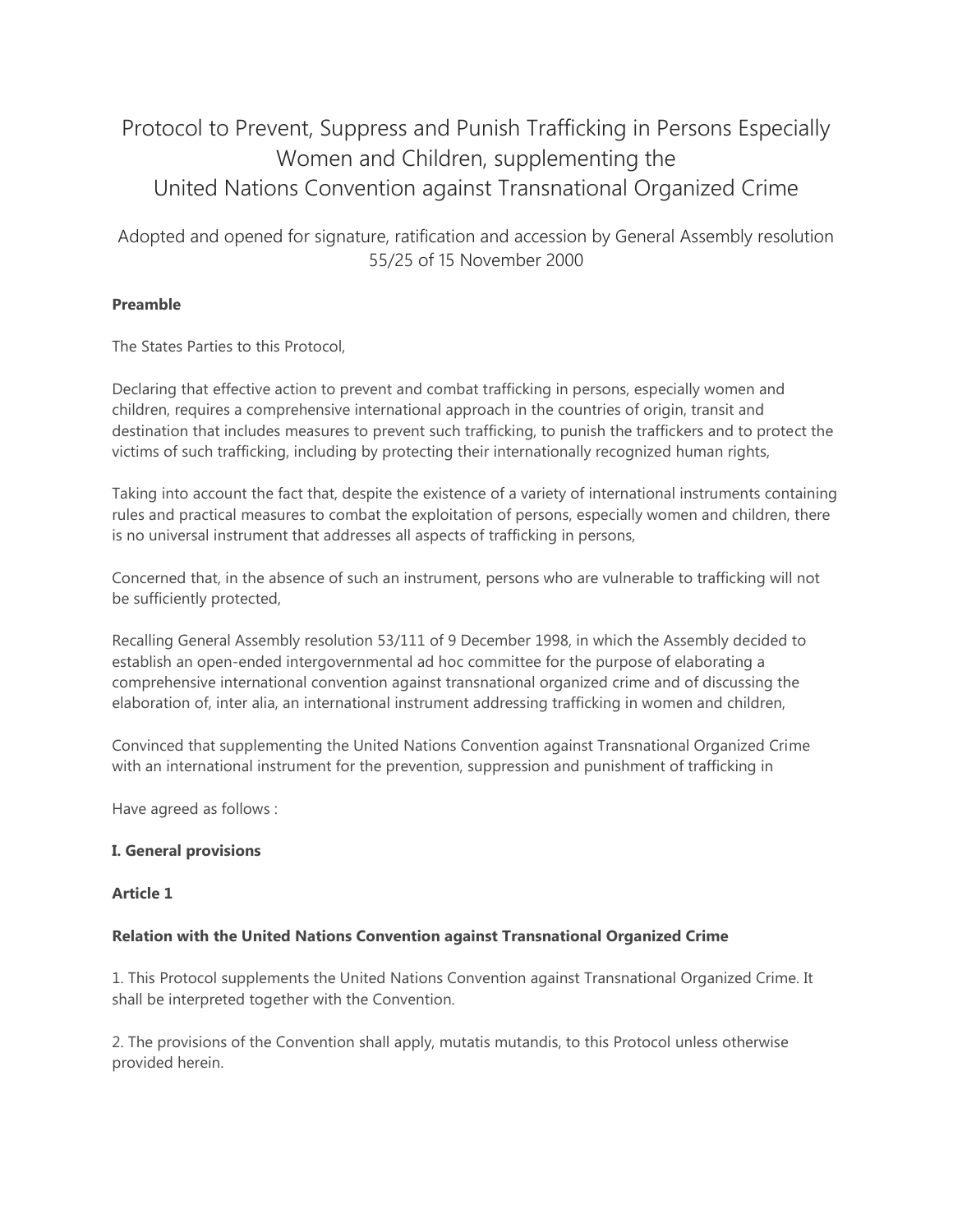3. The offences established in accordance with article 5 of this Protocol shall be regarded as offences established in accordance with the Convention.

## **Article 2**

## **Statement of purpose**

The purposes of this Protocol are:

(a) To prevent and combat trafficking in persons, paying particular attention to women and children;

(b) To protect and assist the victims of such trafficking, with full respect for their human rights; and

(c) To promote cooperation among States Parties in order to meet those objectives.

#### **Article 3**

## **Use of terms**

For the purposes of this Protocol:

(a) "Trafficking in persons" shall mean the recruitment, transportation, transfer, harbouring or receipt of persons, by means of the threat or use of force or other forms of coercion, of abduction, of fraud, of deception, of the abuse of power or of a position of vulnerability or of the giving or receiving of payments or benefits to achieve the consent of a person having control over another person, for the purpose of exploitation. Exploitation shall include, at a minimum, the exploitation of the prostitution of others or other forms of sexual exploitation, forced labour or services, slavery or practices similar to slavery, servitude or the removal of organs;

(b) The consent of a victim of trafficking in persons to the intended exploitation set forth in subparagraph (a) of this article shall be irrelevant where any of the means set forth in subparagraph (a) have been used;

(c) The recruitment, transportation, transfer, harbouring or receipt of a child for the purpose of exploitation shall be considered "trafficking in persons" even if this does not involve any of the means set forth in subparagraph (a) of this article;

(d) "Child" shall mean any person under eighteen years of age.

## **Article 4**

## **Scope of application**

This Protocol shall apply, except as otherwise stated herein, to the prevention, investigation and prosecution of the offences established in accordance with article 5 of this Protocol, where those offences are transnational in nature and involve an organized criminal group, as well as to the protection of victims of such offences.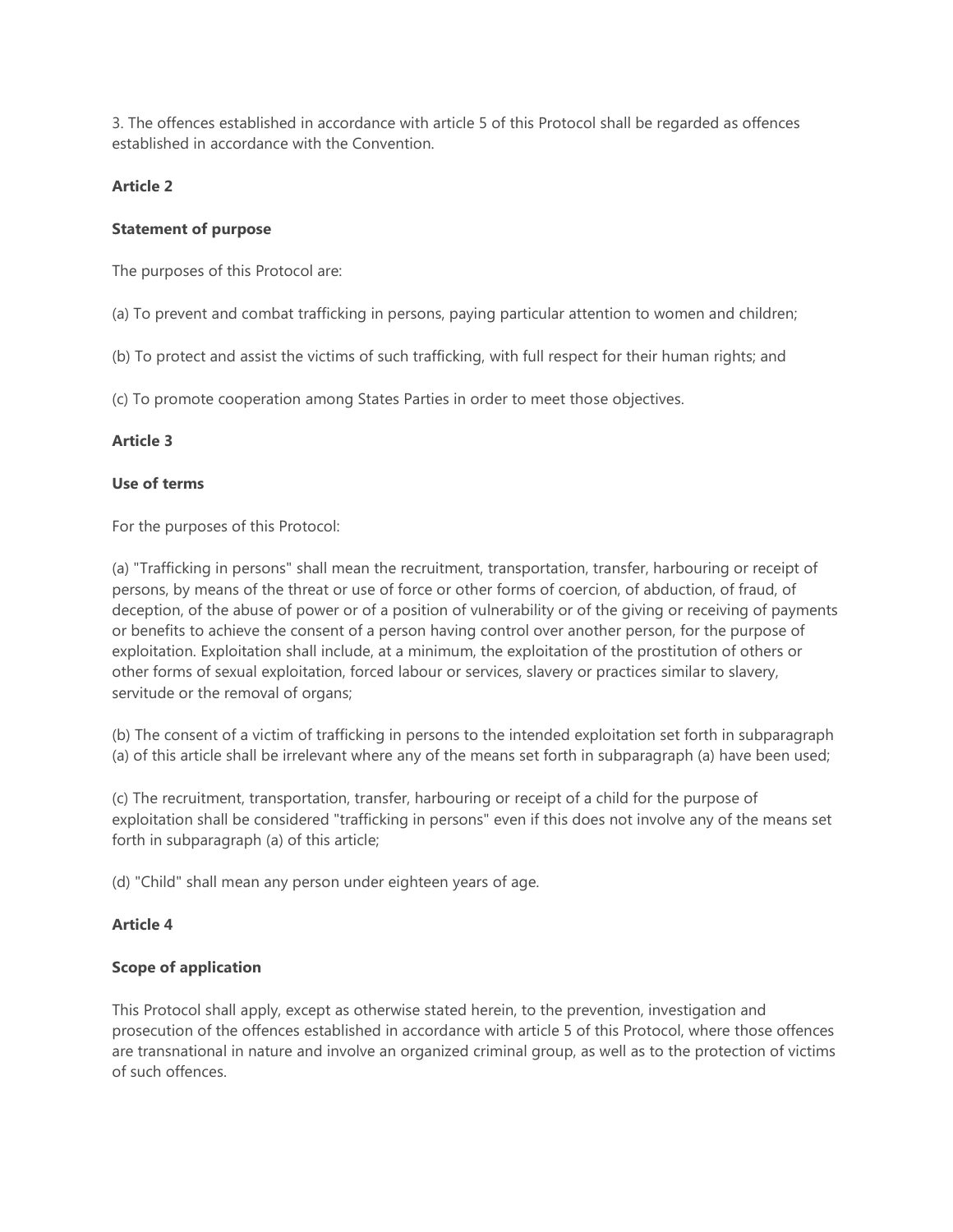## **Article 5**

# **Criminalization**

1. Each State Party shall adopt such legislative and other measures as may be necessary to establish as criminal offences the conduct set forth in article 3 of this Protocol, when committed intentionally.

2. Each State Party shall also adopt such legislative and other measures as may be necessary to establish as criminal offences:

(a) Subject to the basic concepts of its legal system, attempting to commit an offence established in accordance with paragraph 1 of this article;

(b) Participating as an accomplice in an offence established in accordance with paragraph 1 of this article; and

(c) Organizing or directing other persons to commit an offence established in accordance with paragraph 1 of this article.

## **II. Protection of victims of trafficking in persons**

## **Article 6**

Assistance to and protection of victims of trafficking in persons

1. In appropriate cases and to the extent possible under its domestic law, each State Party shall protect the privacy and identity of victims of trafficking in persons, including, inter alia, by making legal proceedings relating to such trafficking confidential.

2. Each State Party shall ensure that its domestic legal or administrative system contains measures that provide to victims of trafficking in persons, in appropriate cases:

(a) Information on relevant court and administrative proceedings;

(b) Assistance to enable their views and concerns to be presented and considered at appropriate stages of criminal proceedings against offenders, in a manner not prejudicial to the rights of the defence.

3. Each State Party shall consider implementing measures to provide for the physical, psychological and social recovery of victims of trafficking in persons, including, in appropriate cases, in cooperation with non-governmental organizations, other relevant organizations and other elements of civil society, and, in particular, the provision of:

(a) Appropriate housing;

(b) Counselling and information, in particular as regards their legal rights, in a language that the victims of trafficking in persons can understand;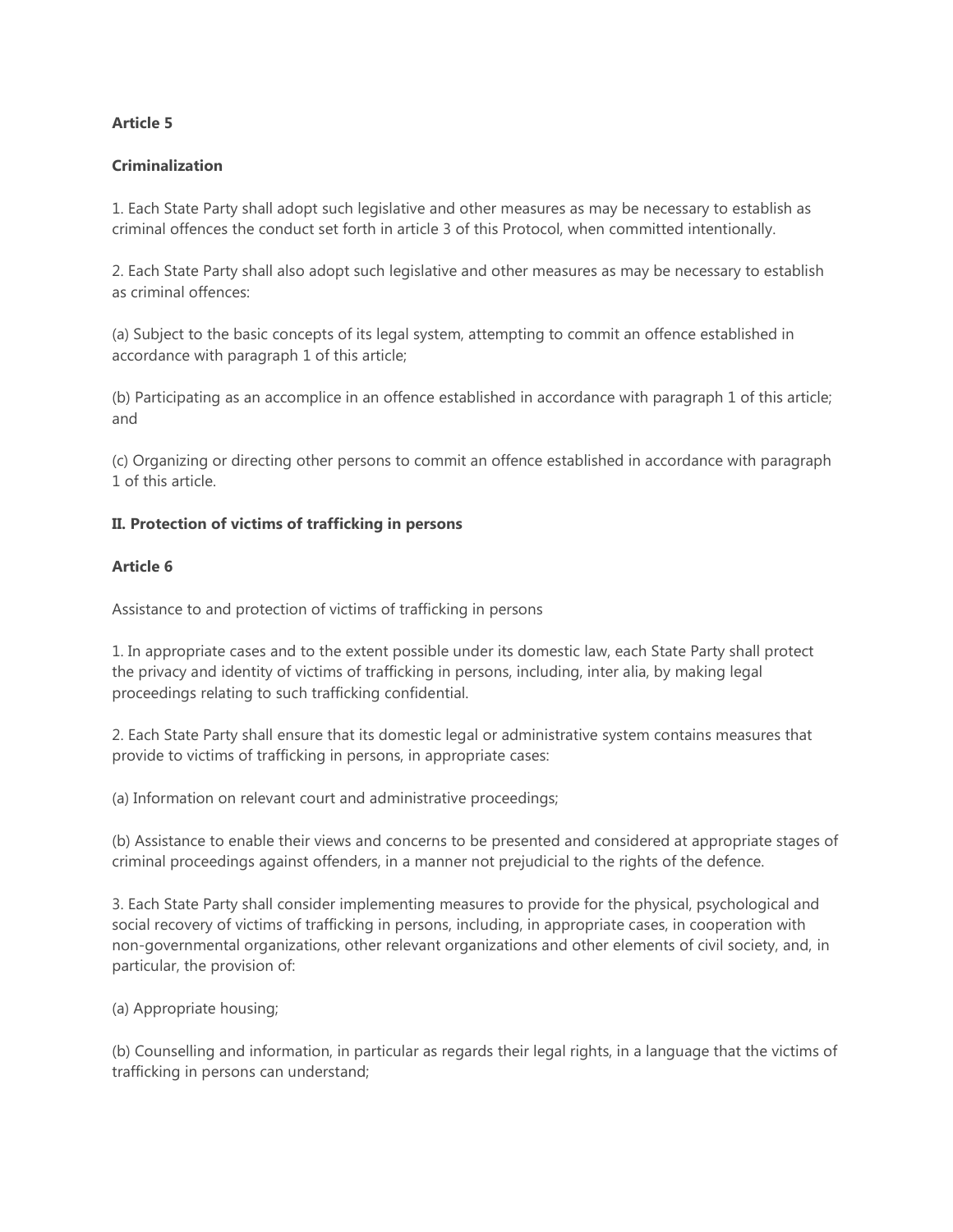(c) Medical, psychological and material assistance; and

(d) Employment, educational and training opportunities.

4. Each State Party shall take into account, in applying the provisions of this article, the age, gender and special needs of victims of trafficking in persons, in particular the special needs of children, including appropriate housing, education and care.

5. Each State Party shall endeavour to provide for the physical safety of victims of trafficking in persons while they are within its territory.

6. Each State Party shall ensure that its domestic legal system contains measures that offer victims of trafficking in persons the possibility of obtaining compensation for damage suffered.

# **Article 7**

Status of victims of trafficking in persons in receiving States

1. In addition to taking measures pursuant to article 6 of this Protocol, each State Party shall consider adopting legislative or other appropriate measures that permit victims of trafficking in persons to remain in its territory, temporarily or permanently, in appropriate cases.

2. In implementing the provision contained in paragraph 1 of this article, each State Party shall give appropriate consideration to humanitarian and compassionate factors.

# **Article 8**

## **Repatriation of victims of trafficking in persons**

1. The State Party of which a victim of trafficking in persons is a national or in which the person had the right of permanent residence at the time of entry into the territory of the receiving State Party shall facilitate and accept, with due regard for the safety of that person, the return of that person without undue or unreasonable delay.

2. When a State Party returns a victim of trafficking in persons to a State Party of which that person is a national or in which he or she had, at the time of entry into the territory of the receiving State Party, the right of permanent residence, such return shall be with due regard for the safety of that person and for the status of any legal proceedings related to the fact that the person is a victim of trafficking and shall preferably be voluntary.

3. At the request of a receiving State Party, a requested State Party shall, without undue or unreasonable delay, verify whether a person who is a victim of trafficking in persons is its national or had the right of permanent residence in its territory at the time of entry into the territory of the receiving State Party.

4. In order to facilitate the return of a victim of trafficking in persons who is without proper documentation, the State Party of which that person is a national or in which he or she had the right of permanent residence at the time of entry into the territory of the receiving State Party shall agree to issue,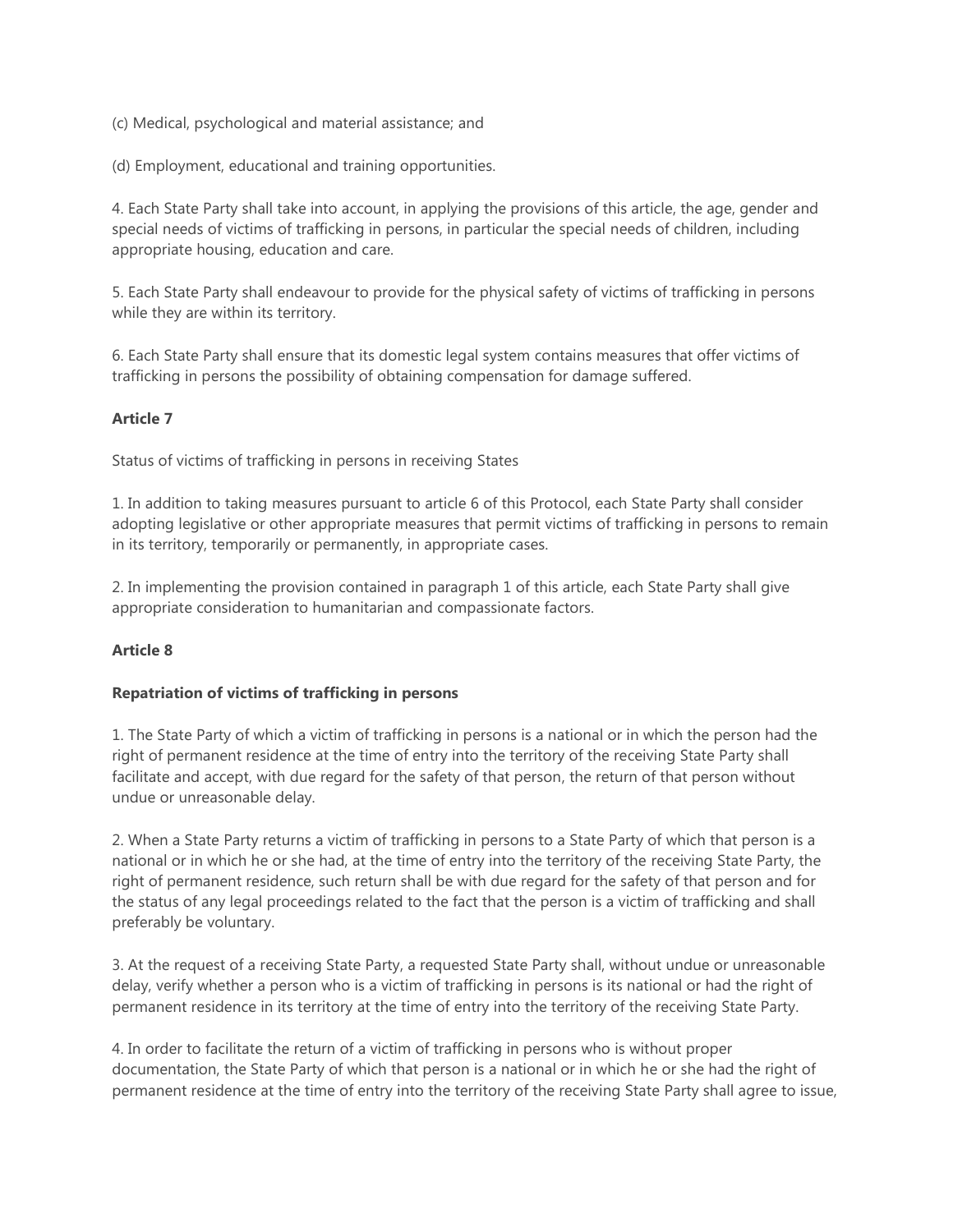at the request of the receiving State Party, such travel documents or other authorization as may be necessary to enable the person to travel to and re-enter its territory.

5. This article shall be without prejudice to any right afforded to victims of trafficking in persons by any domestic law of the receiving State Party.

6. This article shall be without prejudice to any applicable bilateral or multilateral agreement or arrangement that governs, in whole or in part, the return of victims of trafficking in persons.

## **III. Prevention, cooperation and other measures**

## **Article 9**

## **Prevention of trafficking in persons**

1. States Parties shall establish comprehensive policies, programmes and other measures:

(a) To prevent and combat trafficking in persons; and

(b) To protect victims of trafficking in persons, especially women and children, from revictimization.

2. States Parties shall endeavour to undertake measures such as research, information and mass media campaigns and social and economic initiatives to prevent and combat trafficking in persons.

3. Policies, programmes and other measures established in accordance with this article shall, as appropriate, include cooperation with non-governmental organizations, other relevant organizations and other elements of civil society.

4. States Parties shall take or strengthen measures, including through bilateral or multilateral cooperation, to alleviate the factors that make persons, especially women and children, vulnerable to trafficking, such as poverty, underdevelopment and lack of equal opportunity.

5. States Parties shall adopt or strengthen legislative or other measures, such as educational, social or cultural measures, including through bilateral and multilateral cooperation, to discourage the demand that fosters all forms of exploitation of persons, especially women and children, that leads to trafficking.

## **Article 10**

#### **Information exchange and training**

1. Law enforcement, immigration or other relevant authorities of States Parties shall, as appropriate, cooperate with one another by exchanging information, in accordance with their domestic law, to enable them to determine:

(a) Whether individuals crossing or attempting to cross an international border with travel documents belonging to other persons or without travel documents are perpetrators or victims of trafficking in persons;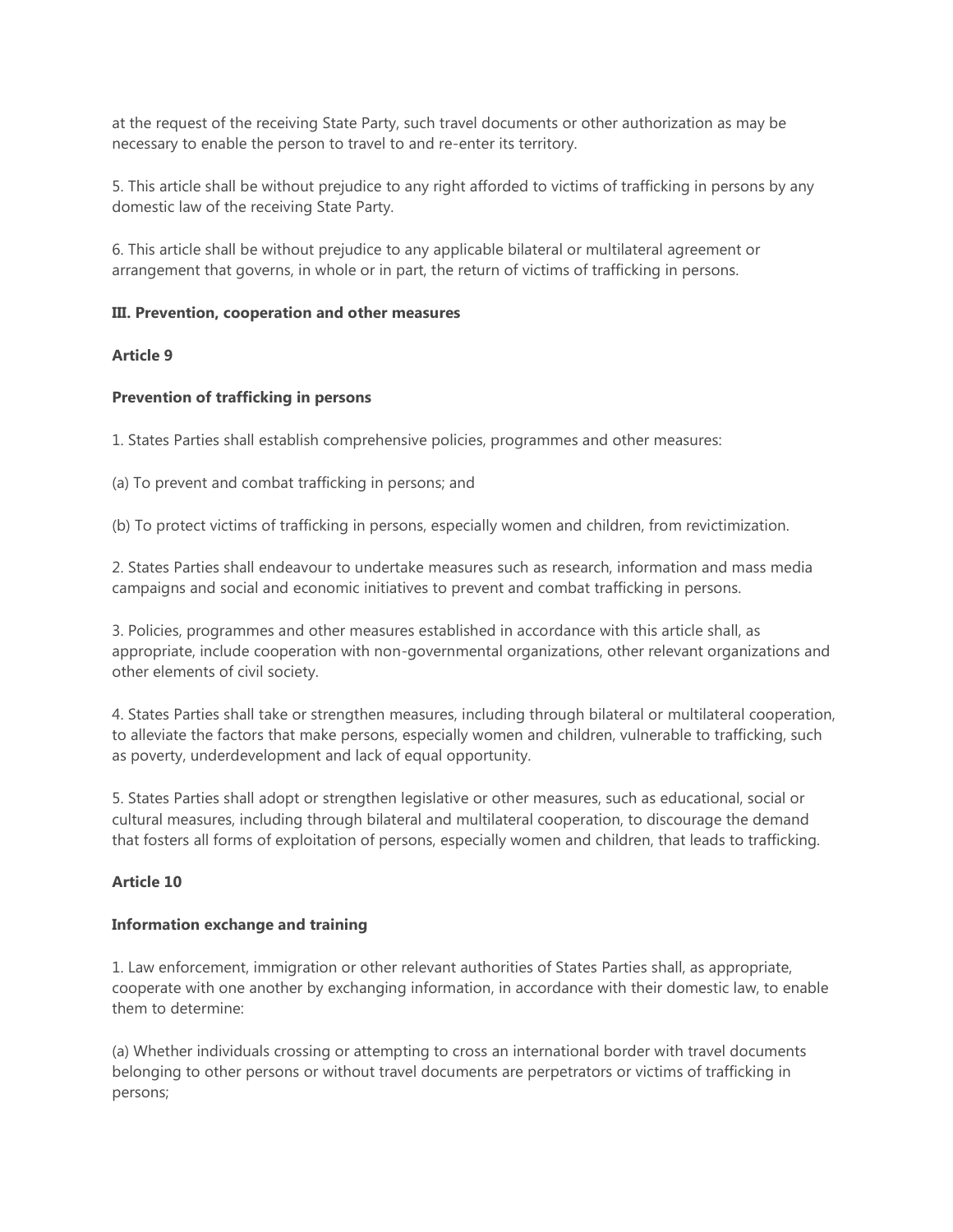(b) The types of travel document that individuals have used or attempted to use to cross an international border for the purpose of trafficking in persons; and

(c) The means and methods used by organized criminal groups for the purpose of trafficking in persons, including the recruitment and transportation of victims, routes and links between and among individuals and groups engaged in such rafficking, and possible measures for detecting them.

2. States Parties shall provide or strengthen training for law enforcement, immigration and other relevant officials in the prevention of trafficking in persons. The training should focus on methods used in preventing such trafficking, prosecuting the traffickers and protecting the rights of the victims, including protecting the victims from the traffickers. The training should also take into account the need to consider human rights and child- and gender-sensitive issues and it should encourage cooperation with nongovernmental organizations, other relevant organizations and other elements of civil society.

3. A State Party that receives information shall comply with any request by the State Party that transmitted the information that places restrictions on its use.

# **Article 11**

#### **Border measures**

1. Without prejudice to international commitments in relation to the free movement of people, States Parties shall strengthen, to the extent possible, such border controls as may be necessary to prevent and detect trafficking in persons.

2. Each State Party shall adopt legislative or other appropriate measures to prevent, to the extent possible, means of transport operated by commercial carriers from being used in the commission of offences established in accordance with article 5 of this Protocol.

3. Where appropriate, and without prejudice to applicable international conventions, such measures shall include establishing the obligation of commercial carriers, including any transportation company or the owner or operator of any means of transport, to ascertain that all passengers are in possession of the travel documents required for entry into the receiving State.

4. Each State Party shall take the necessary measures, in accordance with its domestic law, to provide for sanctions in cases of violation of the obligation set forth in paragraph 3 of this article.

5. Each State Party shall consider taking measures that permit, in accordance with its domestic law, the denial of entry or revocation of visas of persons implicated in the commission of offences established in accordance with this Protocol.

6. Without prejudice to article 27 of the Convention, States Parties shall consider strengthening cooperation among border control agencies by, inter alia, establishing and maintaining direct channels of communication.

## **Article 12**

#### **Security and control of documents**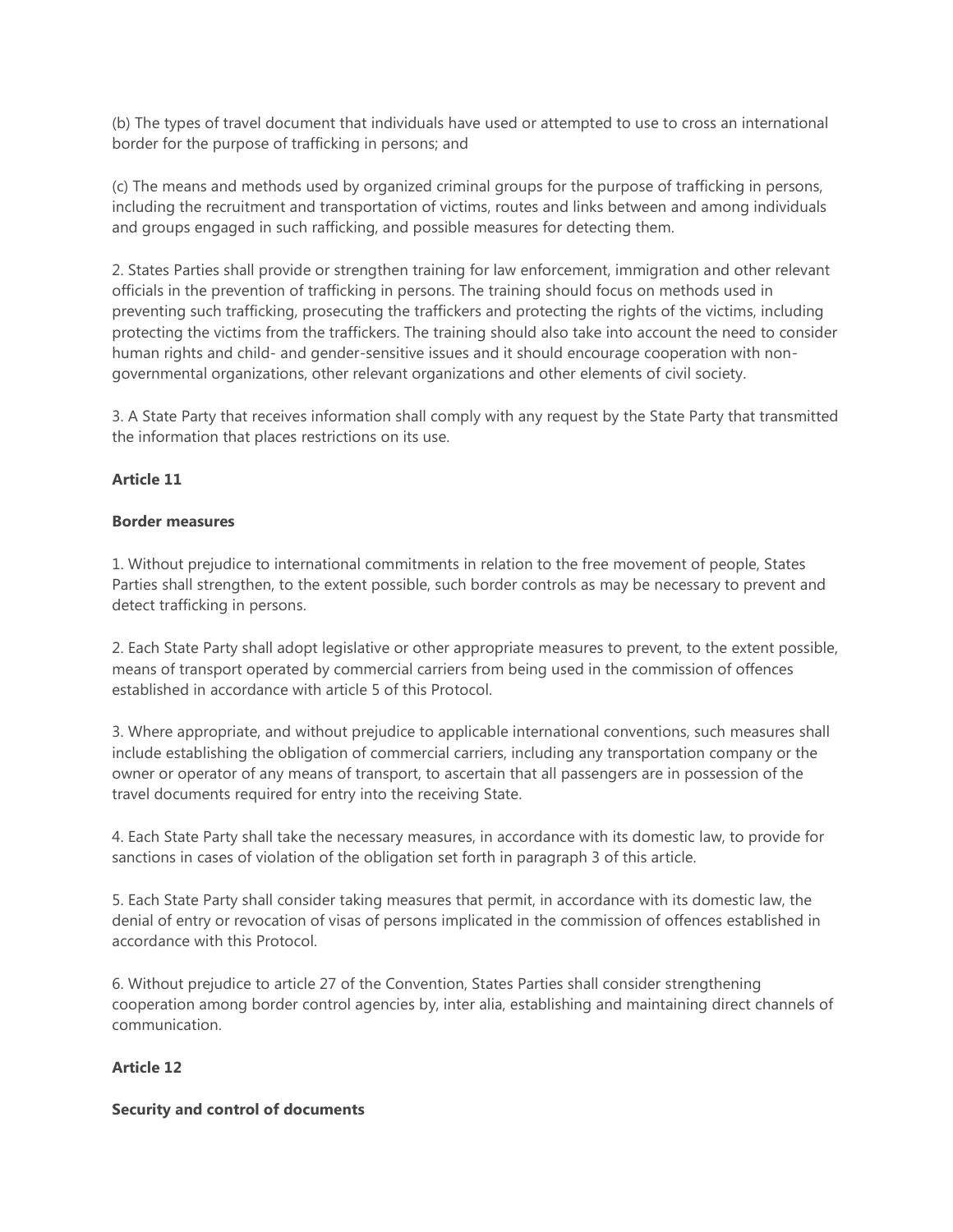Each State Party shall take such measures as may be necessary, within available means:

(a) To ensure that travel or identity documents issued by it are of such quality that they cannot easily be misused and cannot readily be falsified or unlawfully altered, replicated or issued; and

(b) To ensure the integrity and security of travel or identity documents issued by or on behalf of the State Party and to prevent their unlawful creation, issuance and use.

## **Article 13**

#### **Legitimacy and validity of documents**

At the request of another State Party, a State Party shall, in accordance with its domestic law, verify within a reasonable time the legitimacy and validity of travel or identity documents issued or purported to have been issued in its name and suspected of being used for trafficking in persons.

#### **IV. Final provisions**

#### **Article 14**

#### **Saving clause**

1. Nothing in this Protocol shall affect the rights, obligations and responsibilities of States and individuals under international law, including international humanitarian law and international human rights law and, in particular, where applicable, the 1951 Convention and the 1967 Protocol relating to the Status of Refugees and the principle of non-refoulement as contained therein.

2. The measures set forth in this Protocol shall be interpreted and applied in a way that is not discriminatory to persons on the ground that they are victims of trafficking in persons. The interpretation and application of those measures shall be consistent with internationally recognized principles of nondiscrimination.

## **Article 15**

#### **Settlement of disputes**

l. States Parties shall endeavour to settle disputes concerning the interpretation or application of this Protocol through negotiation.

2. Any dispute between two or more States Parties concerning the interpretation or application of this Protocol that cannot be settled through negotiation within a reasonable time shall, at the request of one of those States Parties, be submitted to arbitration. If, six months after the date of the request for arbitration, those States Parties are unable to agree on the organization of the arbitration, any one of those States Parties may refer the dispute to the International Court of Justice by request in accordance with the Statute of the Court.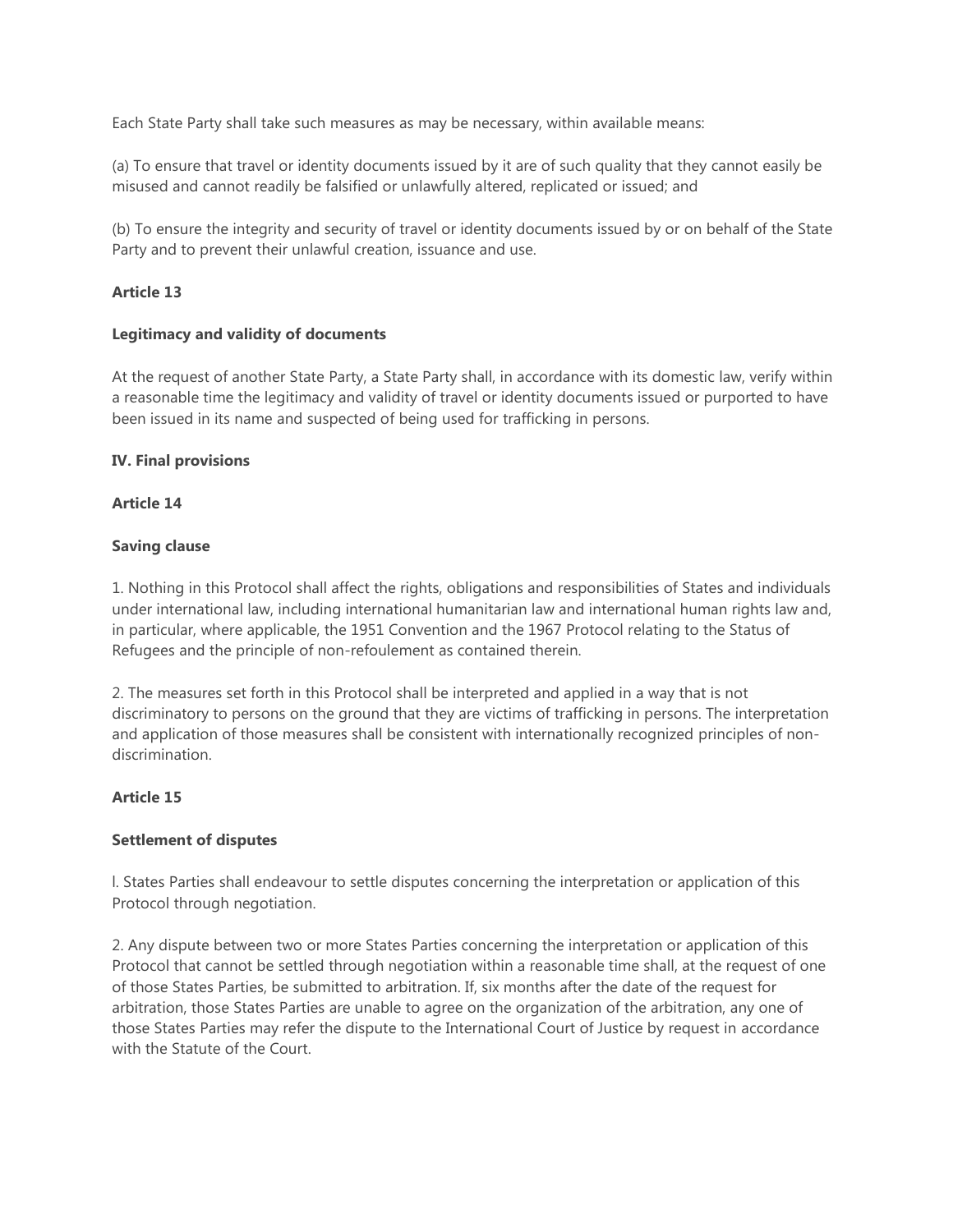3. Each State Party may, at the time of signature, ratification, acceptance or approval of or accession to this Protocol, declare that it does not consider itself bound by paragraph 2 of this article. The other States Parties shall not be bound by paragraph 2 of this article with respect to any State Party that has made such a reservation.

4. Any State Party that has made a reservation in accordance with paragraph 3 of this article may at any time withdraw that reservation by notification to the Secretary-General of the United Nations.

# **Article 16**

# **Signature, ratification, acceptance, approval and accession**

1. This Protocol shall be open to all States for signature from 12 to 15 December 2000 in Palermo, Italy, and thereafter at United Nations Headquarters in New York until 12 December 2002.

2. This Protocol shall also be open for signature by regional economic integration organizations provided that at least one member State of such organization has signed this Protocol in accordance with paragraph 1 of this article.

3. This Protocol is subject to ratification, acceptance or approval. Instruments of ratification, acceptance or approval shall be deposited with the Secretary-General of the United Nations. A regional economic integration organization may deposit its instrument of ratification, acceptance or approval if at least one of its member States has done likewise. In that instrument of ratification, acceptance or approval, such organization shall declare the extent of its competence with respect to the matters governed by this Protocol. Such organization shall also inform the depositary of any relevant modification in the extent of its competence.

4. This Protocol is open for accession by any State or any regional economic integration organization of which at least one member State is a Party to this Protocol. Instruments of accession shall be deposited with the Secretary-General of the United Nations. At the time of its accession, a regional economic integration organization shall declare the extent of its competence with respect to matters governed by this Protocol. Such organization shall also inform the depositary of any relevant modification in the extent of its competence.

# **Article 17**

# **Entry into force**

1. This Protocol shall enter into force on the ninetieth day after the date of deposit of the fortieth instrument of ratification, acceptance, approval or accession, except that it shall not enter into force before the entry into force of the Convention. For the purpose of this paragraph, any instrument deposited by a regional economic integration organization shall not be counted as additional to those deposited by member States of such organization.

2. For each State or regional economic integration organization ratifying, accepting, approving or acceding to this Protocol after the deposit of the fortieth instrument of such action, this Protocol shall enter into force on the thirtieth day after the date of deposit by such State or organization of the relevant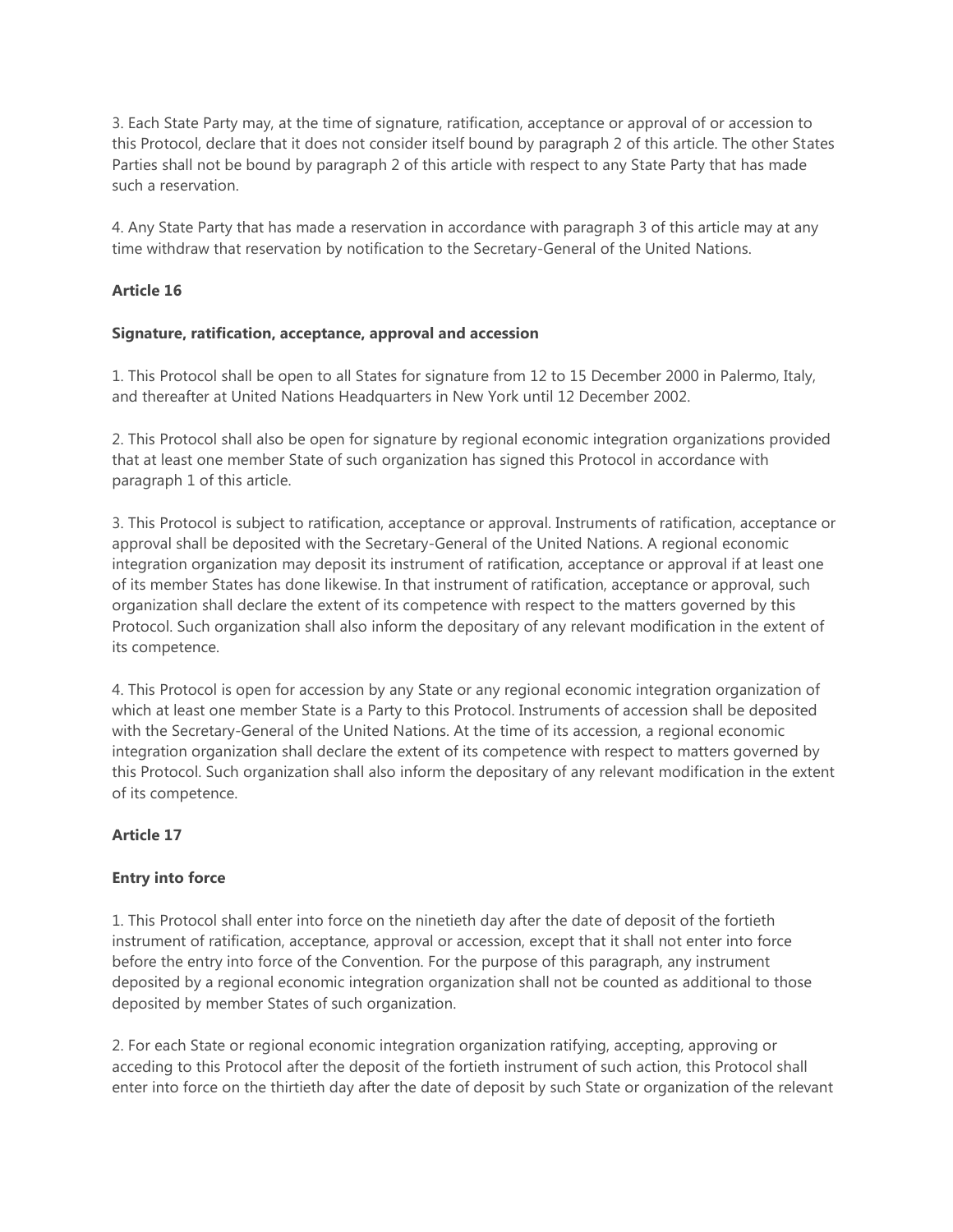instrument or on the date this Protocol enters into force pursuant to paragraph 1 of this article, whichever is the later.

## **Article 18**

## **Amendment**

1. After the expiry of five years from the entry into force of this Protocol, a State Party to the Protocol may propose an amendment and file it with the Secretary-General of the United Nations, who shall thereupon communicate the proposed amendment to the States Parties and to the Conference of the Parties to the Convention for the purpose of considering and deciding on the proposal. The States Parties to this Protocol meeting at the Conference of the Parties shall make every effort to achieve consensus on each amendment. If all efforts at consensus have been exhausted and no agreement has been reached, the amendment shall, as a last resort, require for its adoption a two-thirds majority vote of the States Parties to this Protocol present and voting at the meeting of the Conference of the Parties.

2. Regional economic integration organizations, in matters within their competence, shall exercise their right to vote under this article with a number of votes equal to the number of their member States that are Parties to this Protocol. Such organizations shall not exercise their right to vote if their member States exercise theirs and vice versa.

3. An amendment adopted in accordance with paragraph 1 of this article is subject to ratification, acceptance or approval by States Parties.

4. An amendment adopted in accordance with paragraph 1 of this article shall enter into force in respect of a State Party ninety days after the date of the deposit with the Secretary-General of the United Nations of an instrument of ratification, acceptance or approval of such amendment.

5. When an amendment enters into force, it shall be binding on those States Parties which have expressed their consent to be bound by it. Other States Parties shall still be bound by the provisions of this Protocol and any earlier amendments that they have ratified, accepted or approved.

## **Article 19**

## **Denunciation**

1. A State Party may denounce this Protocol by written notification to the Secretary-General of the United Nations. Such denunciation shall become effective one year after the date of receipt of the notification by the Secretary-General.

2. A regional economic integration organization shall cease to be a Party to this Protocol when all of its member States have denounced it.

# **Article 20**

## **Depositary and languages**